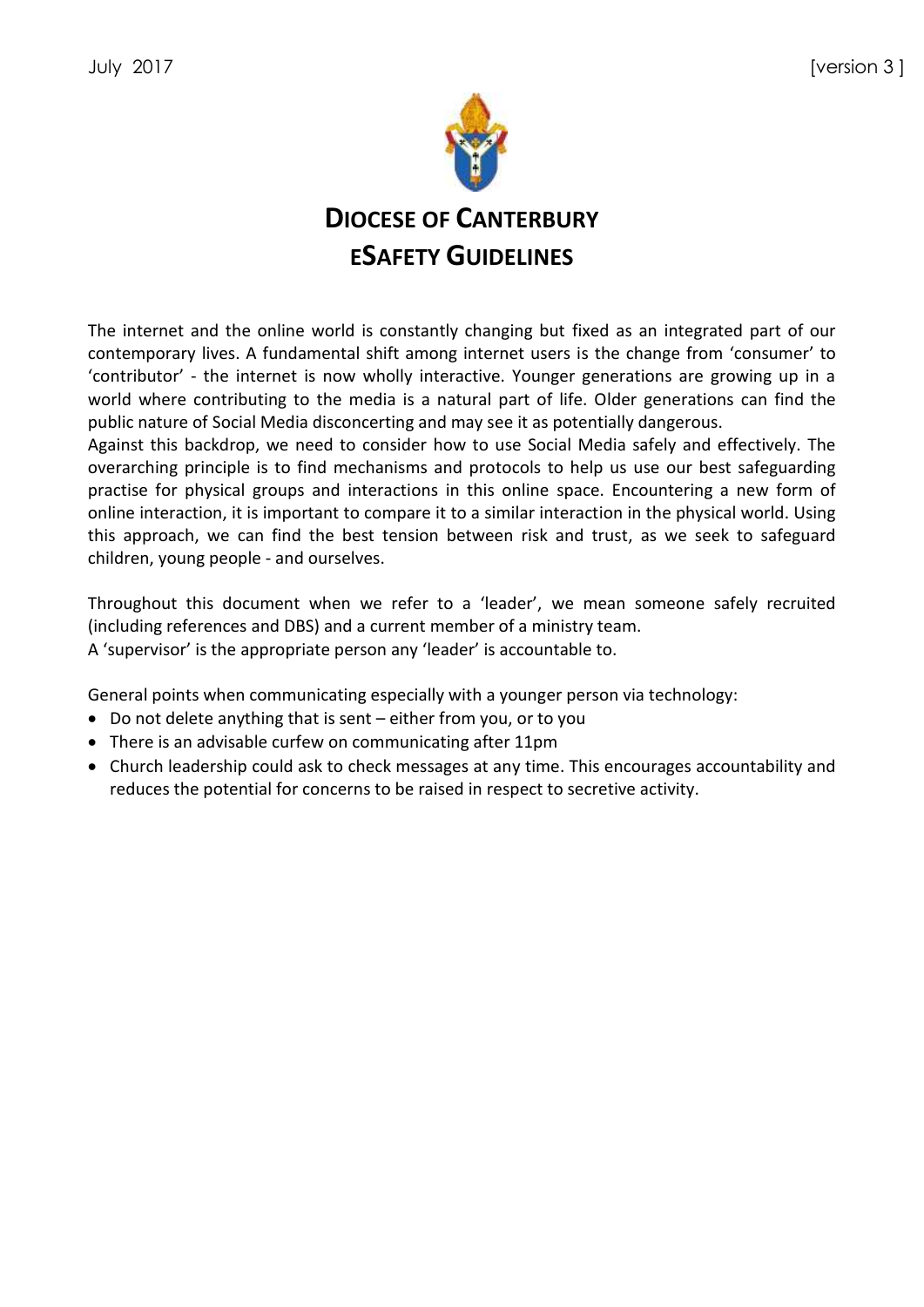# **GRID PLAN**

**GOOD — RISK — DON'T**

## **GOOD***: What is the benefit and potential?* **RISKS***: What are the relative risks involved?* **DON'T***: What practises and habits are best avoided?*



The **GRiD** plan uses three sections to explore using the internet to support the relationships and communities that churches are seeking to build.

**'GOOD'** identifies benefits, including some ideas worth considering.

**'RISKS'** outlines the relative dangers involved - our intuition is often wrong in evaluating relative risk: planes *feel* more dangerous than cars but the real risk of injury is far higher on the road *than in the air. Risks must be reasonably evaluated and considered within the appropriate* context.

**'DON'T'** simply best avoided when using Social Media and other online tools.

### **1. EMAIL**

#### **GOOD**

- quick, cost effective and paperless communication.
- easy to send newsletters, information and adverts to a securely held list of email addresses without the need for a database. Yahoo and Google operate free distribution lists called 'Groups' and online distribution tools like  $\text{Mailchimp}^1$  $\text{Mailchimp}^1$  $\text{Mailchimp}^1$  are also widely used.

**RISKS**

- when communicating with children and young people, individuals and their parent/guardian consent should be obtained. This is done most simply when an individual registers to join a church group.
- a ChYP's Ministry Leader should use a specific and known account to communicate with the children and young people. The address should be known to the young people, children, parents and the leader's supervisor. The leader's supervisor should be able to access all messages, both sent and received on this account. Under no circumstances should messages be sent or received on a separate account. Children, young people and parents should be aware that the supervisor has access to the account, simply done at the time consent is given. **DON'T**
- use flirtation, crude humour, ridicule or insulting language, even in jest. Clear and unambiguous language should be used as nuance and tone in email can often be hard to read.
- use abbreviations that can be misinterpreted, such as 'lol' ('laugh out loud' or 'lots of love').
- say anything in an email you would not say face to face.

1

<sup>1</sup> http://www.mailchimp.com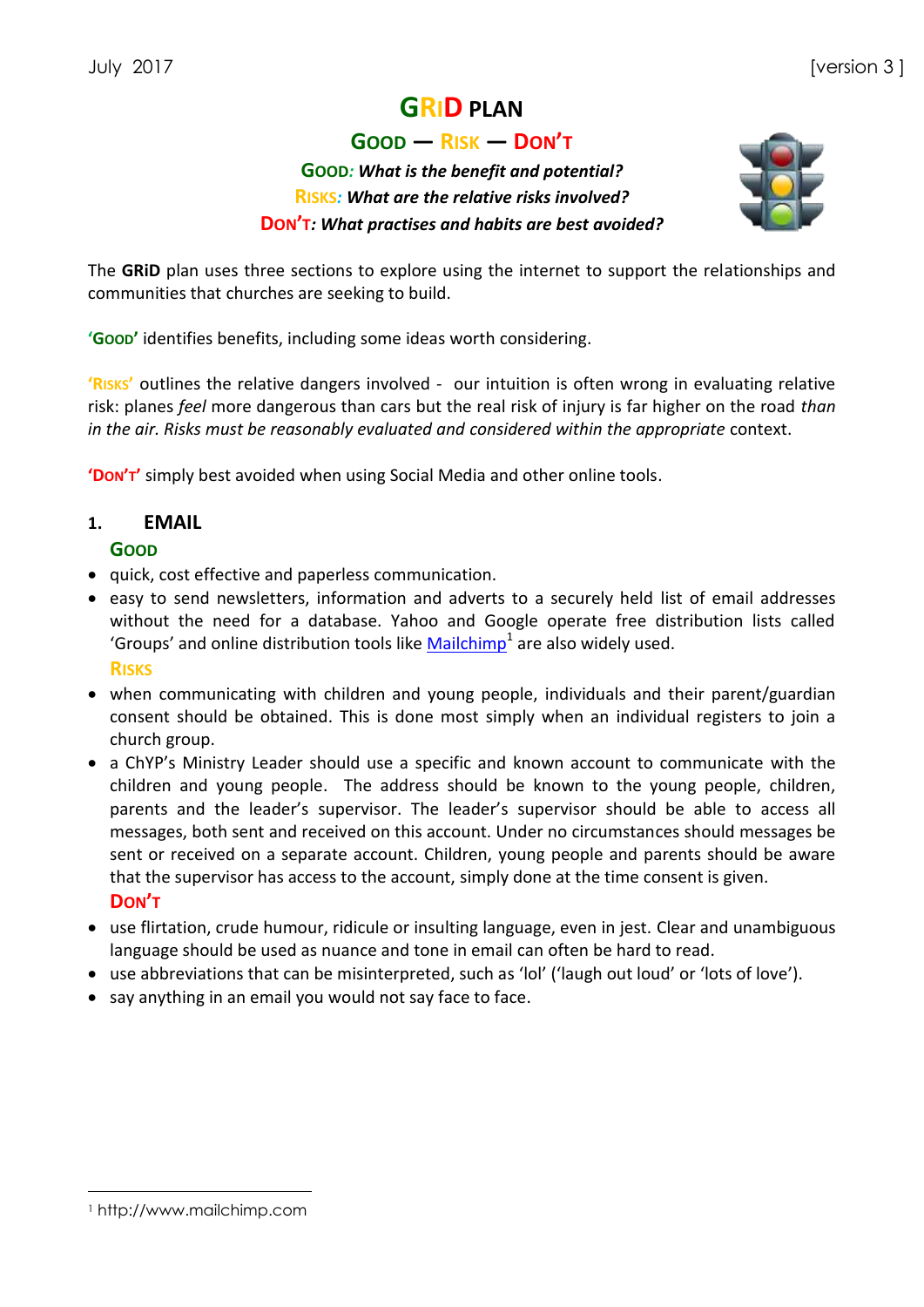## **2. PHOTO-SHARING**

Photo-sharing sites such as Flickr/Instagram provide opportunity to store, sort, search and share photographs online. Some photo-sharing sites are themselves a form of Social Media.

#### **GOOD**

- Photos of events or group activities are accessible for the whole community
- Taking pictures in the moment can greatly increase the effectiveness of sharing stories or advertising events.

**RISKS**

- Always take care to ensure consent is obtained before taking any photographs or making them public.
	- Please Note: The Diocesan Policy and Guidelines for photographs applies in all contexts!
- An image (or text) taken out of context may give a very misleading impression. Ask yourself what impression an image will give to someone seeing it out of context. **DON'T**
- take offensive, inappropriate or illegal images.
- upload images of anyone without their express consent.
- assume that something you think is funny will be considered so by everyone else.

### **3. VIDEO-SHARING**

*Video-sharing sites, such as* YouTube*, similar to Photo-sharing, allow users the to upload, view and share videos. They display a wide variety of user-generated video content, including movie clips, TV clips, and music videos, as well as amateur content such as video blogging and short original videos.*

#### **GOOD**

- Film and video is an art-form that may engage a wide section of a church community. Consider how you might use YouTube to broadcast short video messages from a group, or about a subject.
- Recording talks, sermons or drama makes them accessible to the whole church community, including those who are not always physically present.
- Video is extremely effective in advertising events or regular groups. **RISKS**
- remember the need for consent.
- Video (and audio) is relatively easy to edit. There is a risk of being misquoted or a comment to be used out of context.

**DON'T**

- upload any video featuring someone without their consent.
- upload any portion of video that is subject to copyright.
- forget that the internet is in the public domain!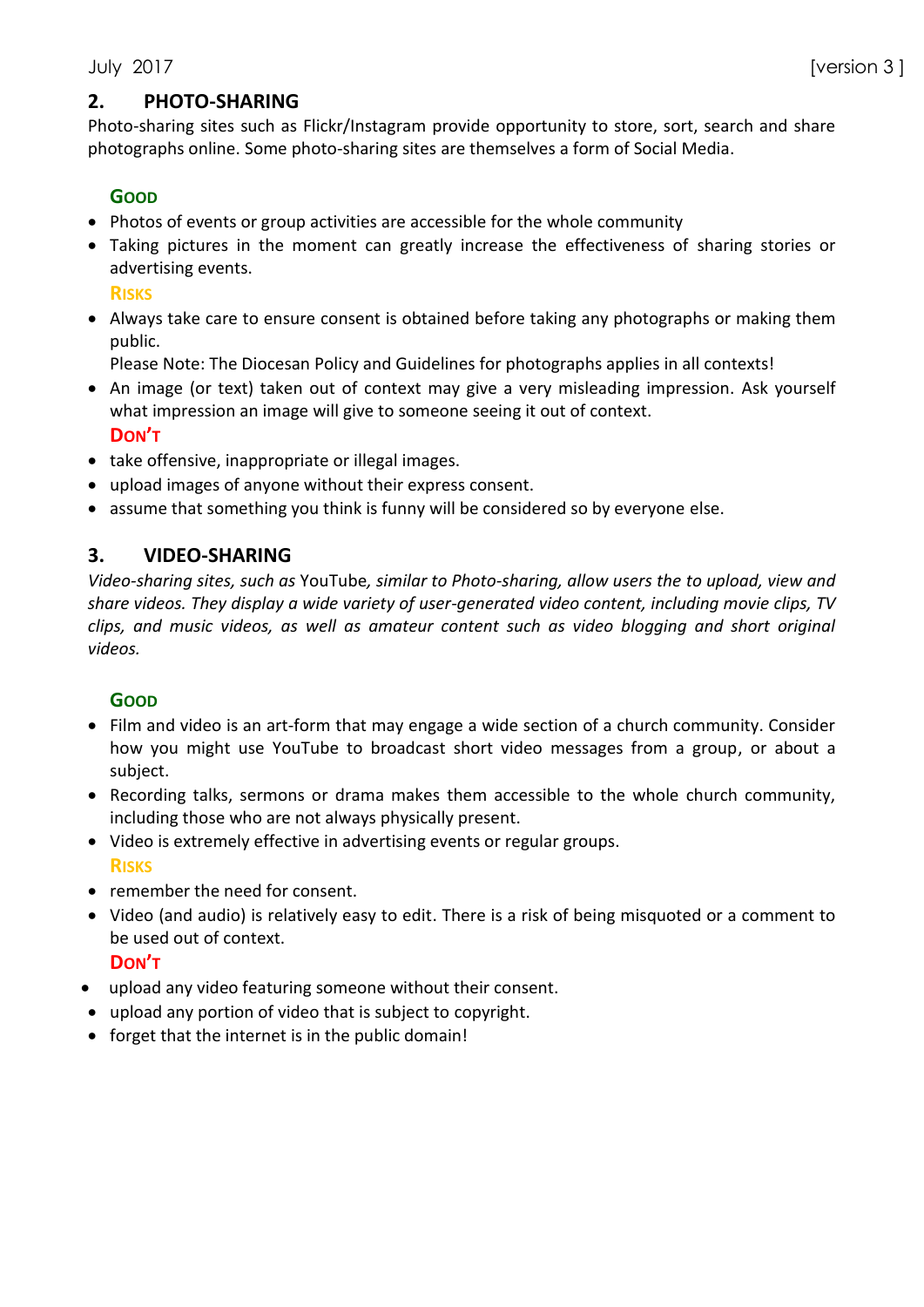# **SOCIAL MEDIA**

*Social Media is a form of communication across web-based software and mobile technologies. The biggest criticism of Social Media is the matter of security and data protection - it is therefore important to remember that the User is in control. However, we must ensure that we accept and allow for varying perspectives and opinions about privacy.* 

*All Social Media platforms are very careful to ensure that the user has full control of the security and privacy settings of their profile (including comments, picture, personal information etc.) There will always be a default security setting, but as with all computer and internet usage, it is the user's responsibility to customise their settings.* 

### **1. FACEBOOK**

*Founded in 2004, Facebook's mission is to make the world more open and connected. People use Facebook to stay connected with friends and family, to discover what's going on in the world, and to share and express what matters to them. [fb newsroom](http://newsroom.fb.com/content/default.aspx?NewsAreaId=22) <sup>2</sup> Users must register before using the site,*  after which they may create a personal profile, add other users as <u>[friends](http://en.wikipedia.org/wiki/Friending)</u><sup>3</sup>, and exchange *messages, including automatic notifications when they update their profile. Additionally, users may join common-interest user groups, or 'Like' organisation's Facebook Pages. [wiki](http://en.wikipedia.org/wiki/Facebook) 4*

### **GOOD**

- Facebook is an excellent way to develop the community of a church or group. It provides a more constant source of connection for those on the edge of the community, or those who struggle to be physically present.
- Facebook has two mechanisms to help organisations connect and interact with users: a 'Facebook Group' or a 'Facebook Page'. A Facebook Group: a community of people and friends promote, share and discuss relevant topics. Groups, Pages and Events (below) are created by a Facebook user, who automatically becomes the 'Admin'. They then have control of the settings of the group, page or event. The 'creator' can assign 'Admin' status to other members of the group, page or event, and designate how much control each then has.
- Events can also be created in Facebook, allowing users to advertise events. Anyone invited will become members of the event and can RSVP, share photos before or after the event, comment and engage in discussions.
- Sharing photos, links, videos and engaging in forum discussions all provide additional opportunities for churches and youth groups to develop discipleship outside of the Sunday Service.
- Facebook provides a unique opportunity to build relationships with young people's parents, when parental consent is sought for interactions with young people. Parents could also be invited to join the Group or to 'Like' the Page.
	- **RISKS**
- Control lies ultimately with the user. All Facebook users need to be encouraged to customise their security settings. [i.e. the extent of personal information shared and with whom],
- Leaders should be assigned 'Admin status' on all Groups and Pages and monitor comments, the wall, images and the behaviour of members of the Group or Page. Leaders should feel free to challenge or intervene as necessary. If a Facebook Group or Page is set up in the name of the

 $\overline{a}$ <sup>2</sup> <http://newsroom.fb.com/content/default.aspx?NewsAreaId=22>

<sup>3</sup> <http://en.wikipedia.org/wiki/Friending>

<sup>4</sup> <http://en.wikipedia.org/wiki/Facebook>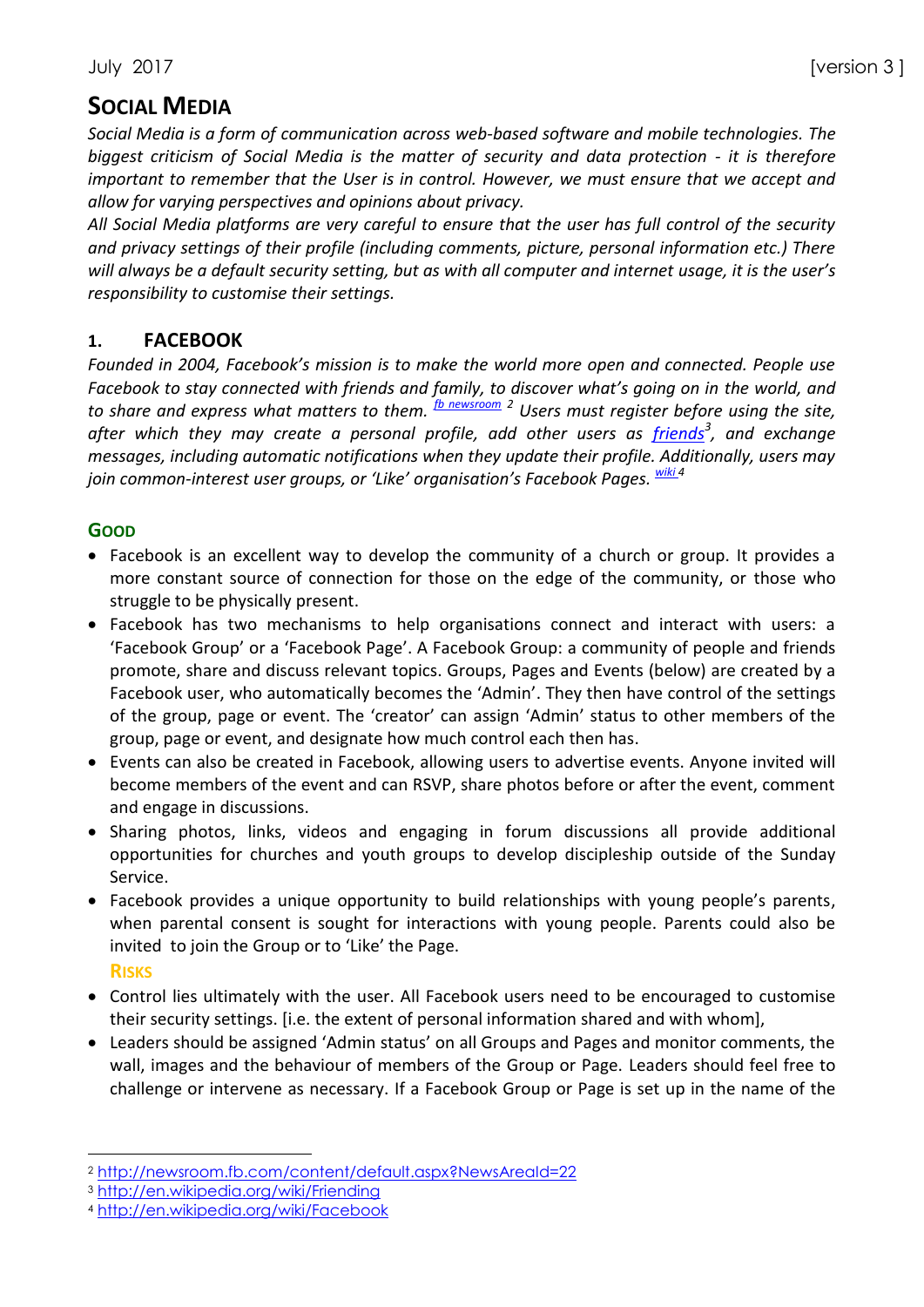church or youth group, it is essential that a leader becomes a member of it and oversees the content and activity.

- Facebook Protocols need to be agreed within any Youth Ministry Team (including leaders and workers, whether employed or voluntary).
- Similarly, Young People should be openly encouraged to be conscious of their activity on Facebook; including the information and photos which may be shared, and times appropriate for members of the Facebook Page/Group to communicate with each other.
- There is a risk in any adult being 'friends' with a young person on Facebook. However, this is often the most effective way of communicating with young people. A leader may accept a friend request from a young person on Facebook, but should set their personal privacy settings appropriately**.** No private messages should be sent to young people from either individual leaders they are 'friends' with, or to a leader as a 'group' Admin representative. If a young person contacts a leader via a private message, the leader should tell their Supervisor immediately. They should then reply, explaining they need to invite another adult to the conversation/suggest to email and include another adult/suggest to talk in the regular group setting.
- When a leader stops their involvement with their ministry they commit to a conversation with the Ministry Team Leader re friendship status with young people on Facebook. Please refer to the Volunteer Agreement signed in the safe recruitment process for further details.

**DON'T**

- set up a separate Facebook profile. Although encouraged in some sectors, this practise is in direct contradiction to Facebook's Terms & Conditions. Any one person is only allowed to manage one Facebook account. See above for notes on creating a Facebook Page or Facebook Group.
- delete any messages sent to a young person in case of future allegations.
- say anything on Facebook you wouldn't say in public or want repeated.
- encourage anyone under the age of thirteen (13 years old) to register on Facebook. The safeguarding policy and practice should include agreed protocols, such as minimum age of users, which should be set at or above the minimum required by Facebook terms and conditions.

## **2. TWITTER**

*At the heart of Twitter are small bursts of information called [Tweets](http://support.twitter.com/articles/15367-how-to-post-a-twitter-update-or-tweet)<sup>5</sup> . Each Tweet is 140 characters long, but don't let the small size fool you—you can discover a lot in a little space. You can see photos, videos and conversations directly in Tweets to get the whole story at a glance, and all in one place. [twitter.com](http://twitter.com/about) <sup>6</sup> Twitter is the most public of all Social Media communications. Although it is possible to send a Direct Message [DM] to another Twitter user, all general Tweets are public. This openness is Twitter's greatest advantage as long as all users remember it.* 

### **GOOD**

 $\overline{a}$ 

- Twitter users tend to be students and young professionals, whereas Facebook has a far broader mix across all age groups.
- Unlike Facebook, multiple accounts per user are allowed. As such, many people have both a corporate and personal Twitter account.

<sup>5</sup> <http://support.twitter.com/articles/15367-how-to-post-a-twitter-update-or-tweet>

<sup>6</sup> <http://www.twitter.com/about>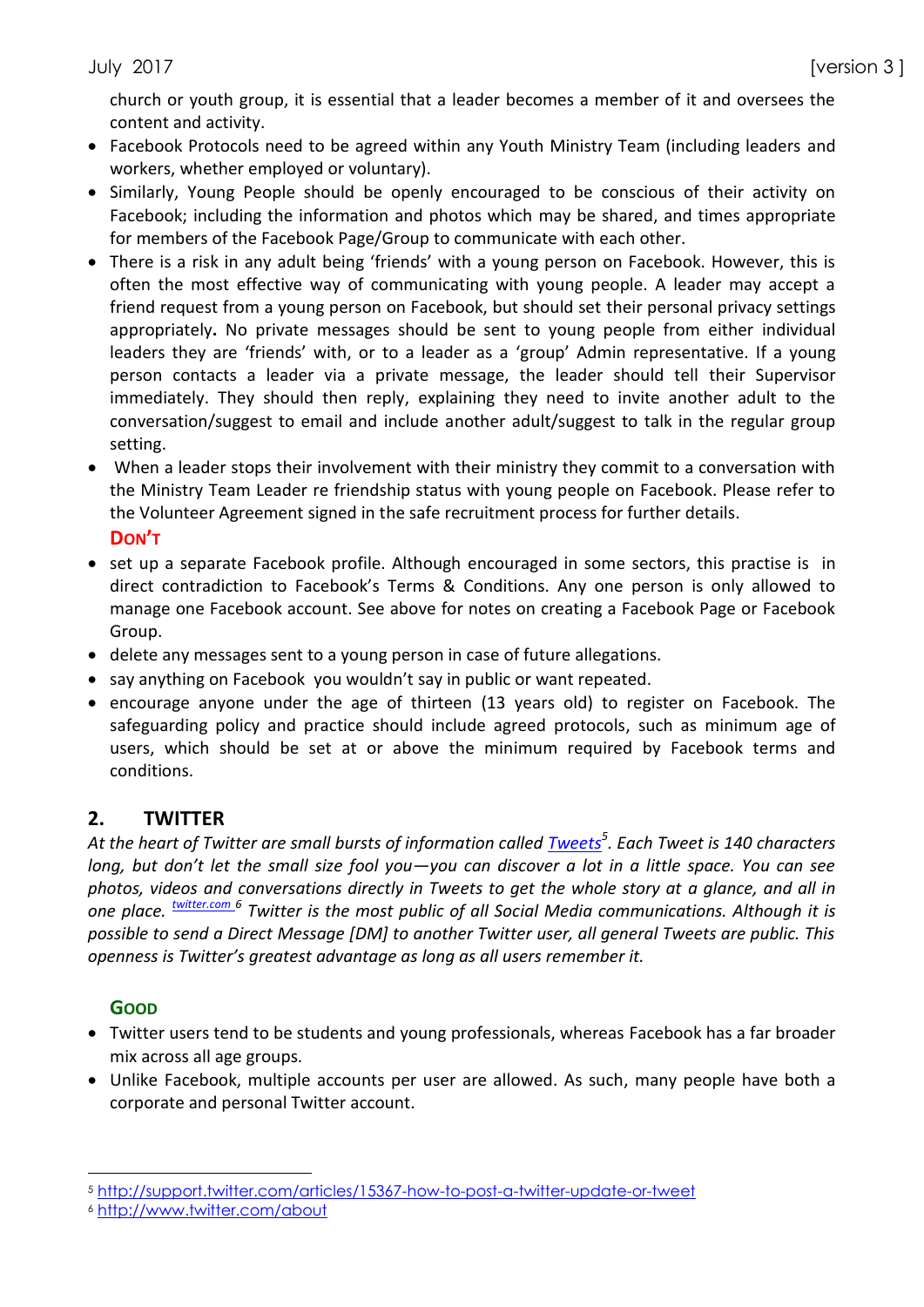- Hashtags (#tags) are very useful in filtering comments and interactions and provide a mechanism for conversations on Twitter.
- Integration between Twitter, Facebook and Blogs means that Social Media is a very powerful mechanism for churches and youth groups. **RISKS**
- All Twitter users need to be conscious that it is, by its very nature, a public forum. Used appropriately this has immense benefits, but it is easy to forget 'where you are'.
- One of Twitter's selling points is that a user may be 'followed' by anyone, anywhere. If this is not appropriate or desirable, the account can be hidden from public searches. **DON'T**
- + say anything on Twitter that you wouldn't say live on the radio. **NB:** Remember all Tweets are public.

### **MOBILE COMMUNICATION**

Mobile devices have become handheld computers. Users can create presentations, word documents and send emails all whilst walking to work. Users can connect to their chosen Social Media on the move, while retaining the standard mobile functions of text, voice and even video calls.

**GOOD**

 Mobile communication offers users the ability to contact or be contacted when away from the office environment. Given that ministers are often on the road, between clubs, schools and meeting people, mobile phones can increase availability.

**RISKS**

- Being constantly available risks the work-life balance. If mobile communication (including Social Media) is used in ministry, it is up to the leader to ensure appropriate boundaries. It takes selfdiscipline to disengage from emails, texts, Facebook and Twitter, but it is incredibly important to safeguard free-time.
- A record of conversations needs to be kept, as with all forms of digital communication
- It is important to check the security settings of any mobile devices. The manufacturers default settings may be sufficient, but it is the users' responsibility to customise their own devices. **DON'T**
- send inappropriate texts or images.
- allow anyone else access to the mobile device. It is important to safeguard the contact information that will be within the mobile device.
- allow the mobile device to control your work patterns: you are allowed to turn it off!
- use your mobile phone when driving!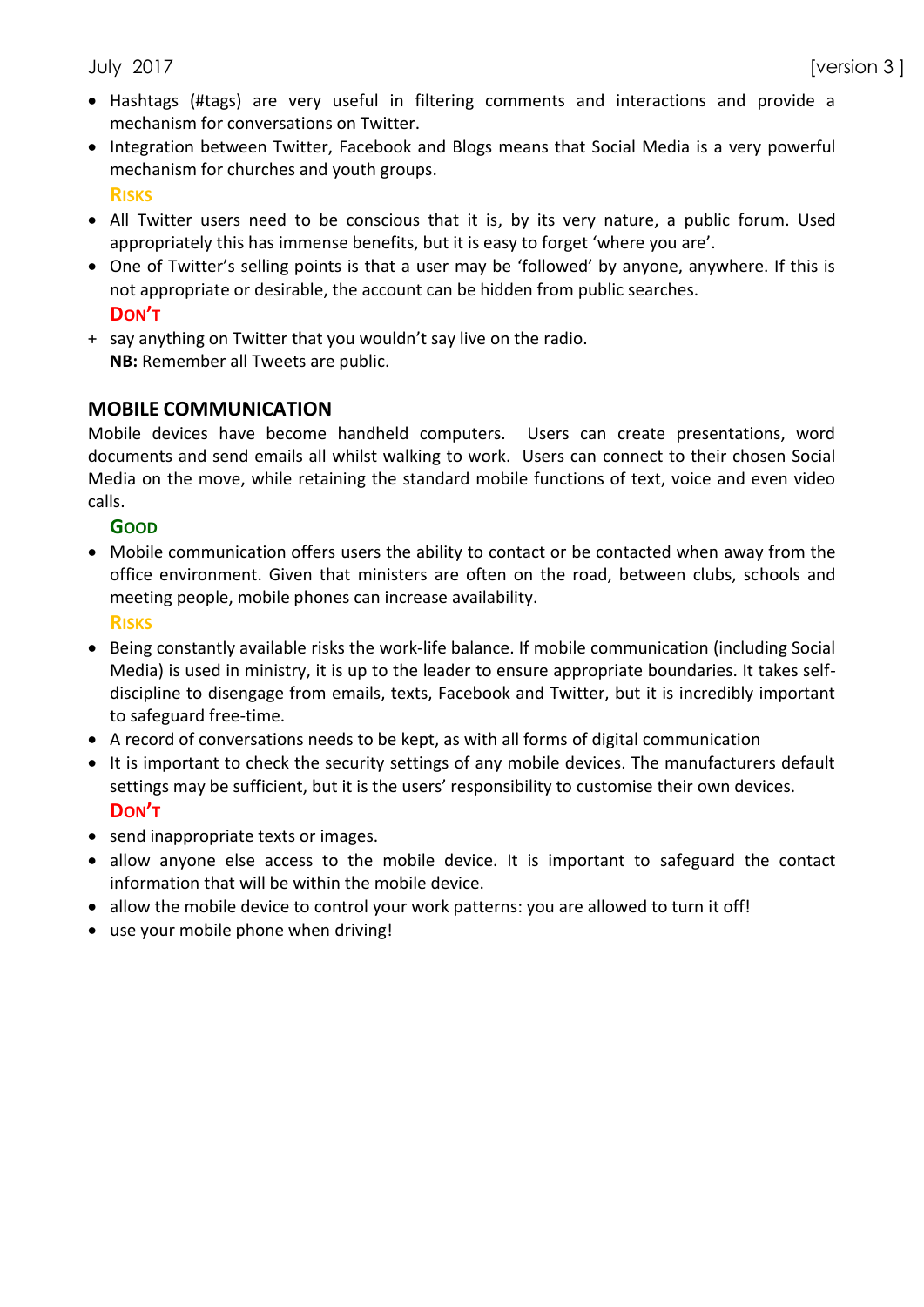## **YOUNG PEOPLE ONLINE**

### **1. CYBER BULLYING**

Cyber Bullying is very common and can happen to a child of any age. There is even the potential for 24 hour bullying, which is very distressing. Once bullying might stop once the young person left school. Today, with the advancement of technology, bullying may follow the young people home through their mobile telephones, emails and Social Networking Sites. Beatbullying is an online website working at the forefront of cyber bullying and offers online mentoring from other young people who have been trained by Beatbullying. It is essentially a safe Social Networking Site. Free counselling is also available. Www.beatbullying.org 7

The practice of cyber-bullying is not limited to children. It is often referred to as cyberstalking or cyberharassment when perpetrated by adults.

If you have concerns about the conduct of someone you know, you should contact a member of the Diocesan Safeguarding Team.

The best defence for the potential anonymity offered by the internet is education. There is always a risk of interacting with someone who claims to be a different age or gender, but this needs to be weighed up against the overall benefit of online communication. Any children or young people who have access to the internet need to be made aware of the risks and given some basic advice and oversight to keep them safe.

- Never give out personal information to online friends. This includes an instant messaging ID, email address, mobile number, school name and any pictures of you, your family and friends.
- Remember online friends are just that. If they are unknown to you in the real world, they may be lying about who they are.
- Children and young people should never meet with a person they have met online, unless they take a trusted adult with them.
- If something is published online, anyone can access it, change it or share it with others. Keep social network profiles private.
- Use webcams with caution and only with family and friends who are already known in the real world. Images can be copied, changed and shared.
- Do not post inappropriate images of yourself online, which send out the wrong impression and make you vulnerable.
- Think before opening files from people you do not know in the real world. They may contain anything from a virus to an inappropriate image or film. They should be deleted.
- Know how to block someone online and report them to the Child Exploitation and Online Protection Centre (CEOP) if you feel uncomfortable. Save the [http://www.clickceop.net](http://www.clickceop.net/) website to your favourites, so that you can report any suspicious behaviour straight away.

## **1. BLOGS**

 $\overline{a}$ 

*A blog (a portmanteau of the term web log) is a personal journal, published online, consisting of discrete entries ("posts") typically displayed in reverse chronological order. so the most recent post appears first. Blogs are usually the work of a single individual, occasionally of a small group, and often are themed on a single subject. Most good quality blogs are interactive, allowing visitors to leave comments, and even message each other, on the blogs. It is this interactivity that distinguishes them from other static websites.[wiki](http://en.wikipedia.org/wiki/Blog) <sup>8</sup>*

<sup>7</sup> <http://www.beatbullying.org/>

<sup>8</sup> <http://en.wikipedia.org/wiki/Blog>